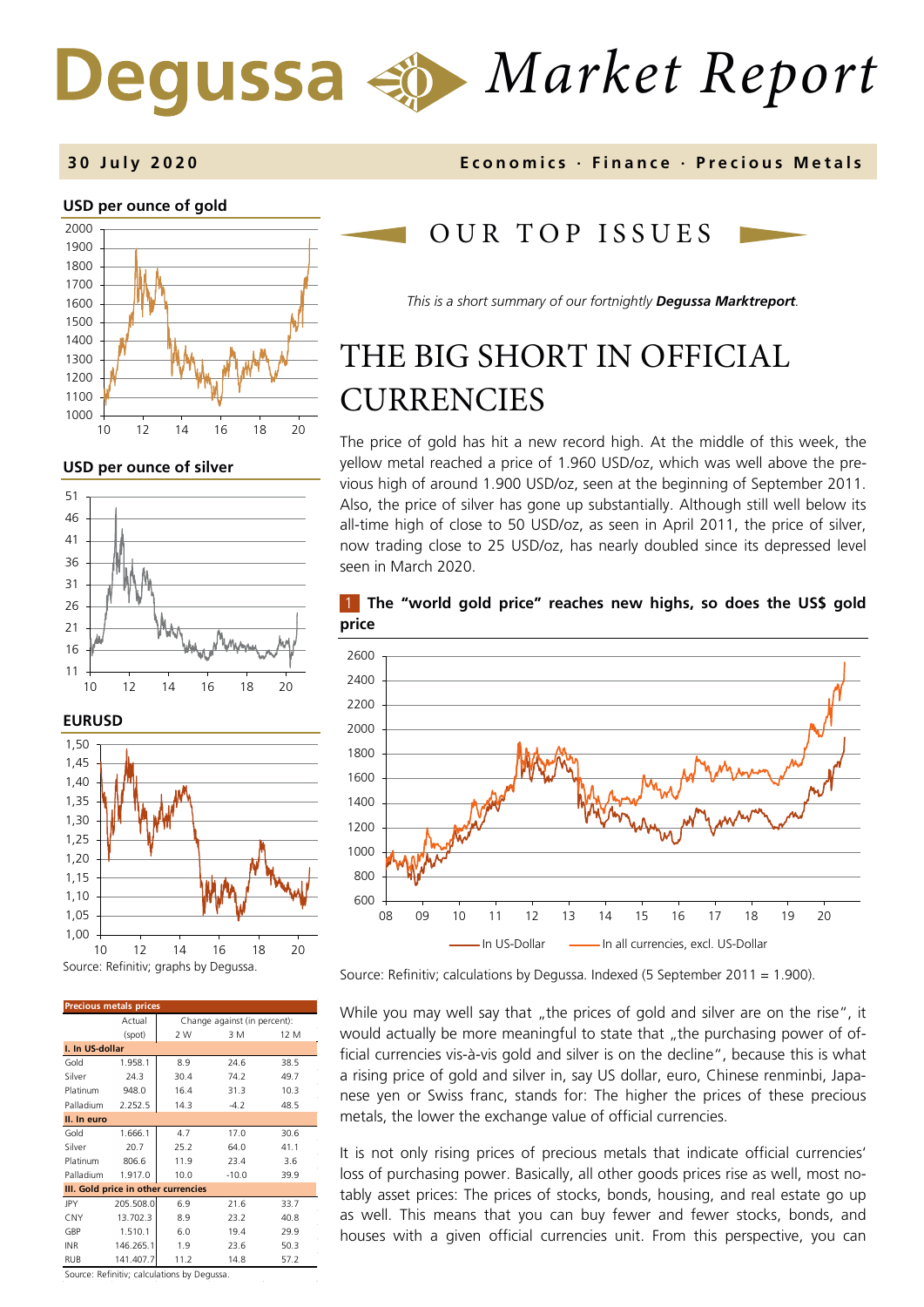# **Dequssa** < →

## **Precious metal prices (USD/oz) in the last 7 years**



Source: Refinitiv; graphs by Degussa.

rightfully conclude that a true and broad-based debasement is going on as far as the world's major official currencies are concerned.

Of course, this is not what most people would wish for, as they prefer to hold a kind of money that doesn't go down in value; money that actually preserves its purchasing power over time, that certainly does not depreciate over time. Unfortunately, however, central banks have been debasing their official currencies over the last decades. To make things worse, the monetary debasement has gathered speed due to the consequences of the politically dictated lockdown crisis.

Central banks around the world print up ever greater amounts of money to make up for lost incomes and profits, in particular in the United States of America and Europe. The rise in the quantity of money will, as an economic law, cause the exchange value of the money unit to go down – either in absolute terms or in relative terms (that is by keeping money prices at a higher level when compared to a situation in which the quantity of money had not been increased).

It is against this background that the rise of goods prices in terms of official currencies can be made sense of: Due to central banks' monetary policies for debasing the purchasing power of official currencies people increasingly seek to hold assets such as, say, stocks, and housing that are considered to be 'inflation protected'. The rising prices for these assets benefit those holding these assets, but they are expressive of a loss of wealth for those holding money.

In a world in which central banks have pushed market interest rates to zero, which also contributes to asset price inflation, there are good reasons for the savvy investor to keep his or her liquid means in gold and silver rather than stick to official currencies – be it in the form of cash or bank deposits. The value of gold and silver cannot be debased by central bank policies, and these precious metals do not carry a credit- or payment default risk.

That said, there is good reason to go short official currencies. In practical terms, this means that one is well advised to keep money holdings to a (transaction purpose related) minimum; to live up the harsh reality that official currencies cannot serve as store of value; and that holding physical gold and silver is one effective possibility to counter the effects stemming from central banks' inflationary policies which, and unfortunately so, are unlikely to end anytime soon.

No doubt, the prices of gold and silver have gone up quite significantly in a relatively short period. As a result, investors should not be too surprised if and when a setback kicks in. However, central banks' ongoing inflationary monetary policies provide strong support for the outlook that the underlying price trend for precious metal will continue to point upwards.

In particular for long-term oriented investors, gold and silver should be considered not only as liquid but also as risk-reducing and return-enhancing components for the asset portfolio; especially so in times of an unfolding big short in official currencies.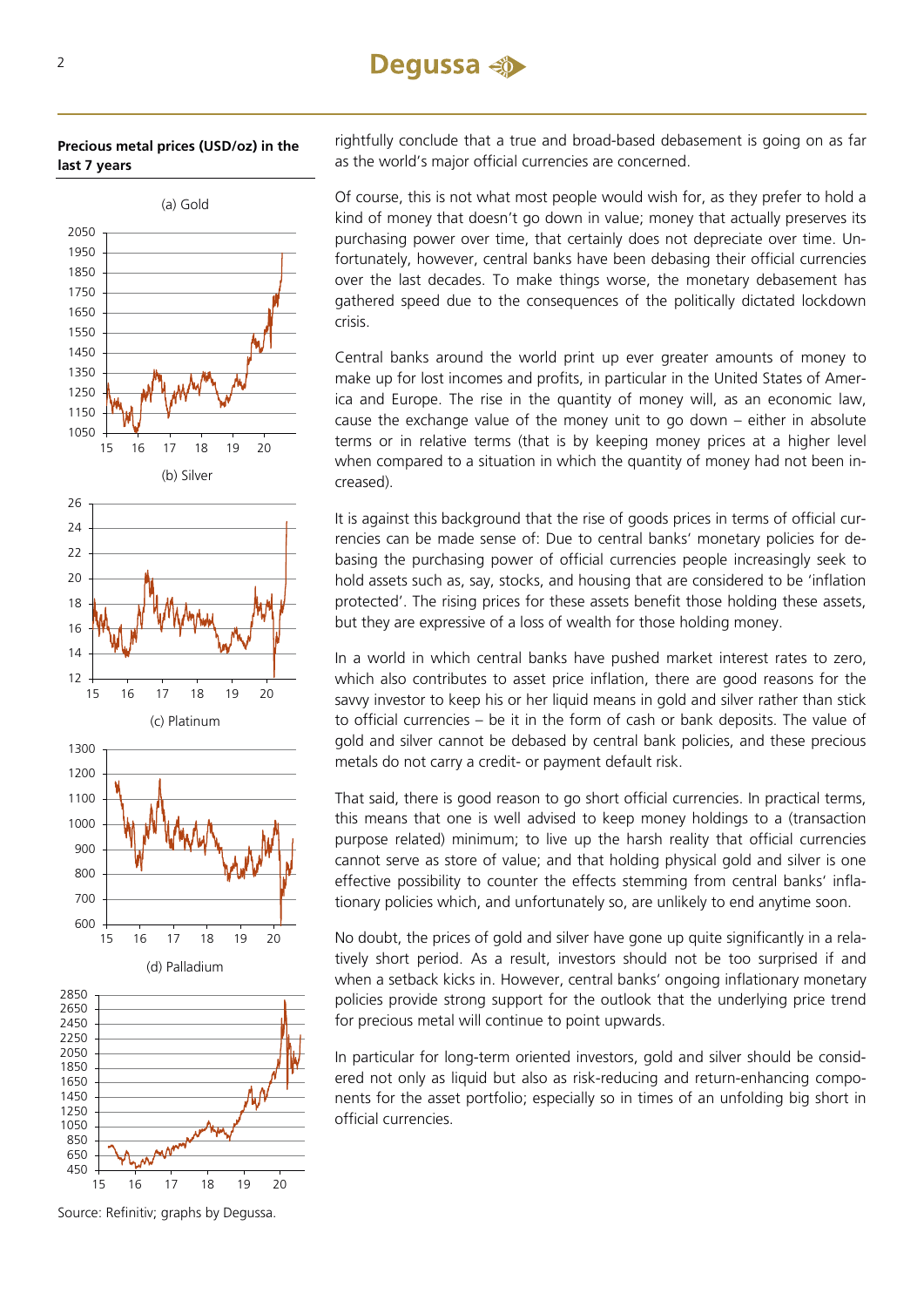# PRECIOUS METALS PRICES

**In US-Dollar per ounce**

|                                            | Gold                              |      | <b>Silver</b>        |      | <b>Platinum</b>   |      | Palladium           |       |
|--------------------------------------------|-----------------------------------|------|----------------------|------|-------------------|------|---------------------|-------|
| I. Actual                                  | 1957.5                            |      | 24.3                 |      | 946.2             |      | 2252.3              |       |
| II. Gliding averages                       |                                   |      |                      |      |                   |      |                     |       |
| 10 days                                    | 1861.6                            |      | 21.6                 |      | 879.1             |      | 2119.6              |       |
| 20 days                                    | 1826.9                            |      | 20.0                 |      | 854.8             |      | 2029.7              |       |
| 50 days                                    | 1770.9                            |      | 18.6                 |      | 836.3             |      | 1971.0              |       |
| 100 days                                   | 1713.8                            |      | 16.7                 |      | 789.8             |      | 1974.9              |       |
| 200 days                                   | 1623.4                            |      | 17.1                 |      | 863.6             |      | 2040.0              |       |
| III. Estimates, end 2020<br>(1)            | 2040<br>25<br>2<br>$\overline{4}$ |      | 1256<br>33           |      | 1536<br>$-32$     |      |                     |       |
| <b>Band width</b>                          | Low                               | High | Low                  | High | Low               | High | Low                 | High  |
|                                            | 1710                              | 2230 | 19.8                 | 28.8 | 1020              | 1492 | 1300                | 1772  |
| (1)                                        | $-13$                             | 14   | $-18$                | 19   | 8                 | 58   | $-42$               | $-21$ |
| V. Annual averages<br>2017<br>2018<br>2019 | 1253<br>1268<br>1382              |      | 17.1<br>15.8<br>16.1 |      | 947<br>880<br>862 |      | 857<br>1019<br>1511 |       |

| In Euro per ounce               |                     |                    |                      |                    |                  |                    |                      |                       |
|---------------------------------|---------------------|--------------------|----------------------|--------------------|------------------|--------------------|----------------------|-----------------------|
|                                 | Gold                |                    | <b>Silver</b>        |                    | <b>Platinum</b>  |                    | Palladium            |                       |
| I. Actual                       | 1666.4              |                    | 20.7                 |                    | 805.5            |                    | 1917.4               |                       |
| II. Gliding averages            |                     |                    |                      |                    |                  |                    |                      |                       |
| 10 days                         | 1611.2              |                    | 18.7                 |                    | 760.7            |                    | 1834.1               |                       |
| 20 days                         | 1598.3              |                    | 17.5                 |                    | 747.6            |                    | 1775.0               |                       |
| 50 days                         | 1569.3              |                    | 16.4                 |                    | 741.1            |                    | 1746.5               |                       |
| $100 \text{ days}$              | 1545.3              |                    | 15.0                 |                    | 711.7            |                    | 1781.3               |                       |
| 200 days                        | 1465.4              |                    | 15.5                 |                    | 779.5            |                    | 1842.5               |                       |
| III. Estimates, end 2020<br>(1) | 1910<br>15          |                    | 23<br>13             |                    | 1180<br>46       |                    | 1440<br>$-25$        |                       |
| <b>Band width</b><br>(1)        | Low<br>1600<br>$-4$ | High<br>2090<br>25 | Low<br>18.6<br>$-10$ | High<br>27.1<br>31 | Low<br>950<br>18 | High<br>1400<br>74 | Low<br>1220<br>$-36$ | High<br>1660<br>$-13$ |
| V. Annual averages<br>2017      |                     | 1116               |                      | 15                 |                  | 844                |                      | 760                   |
| 2018                            | 1072                |                    | 13                   |                    | 743              |                    | 863                  |                       |
| 2019                            | 1235                |                    | 14                   |                    | 770              |                    | 1350                 |                       |

Source: Thomson Financial; calculations and estimates Degussa. Numbers are rounded.

(1) On the basis of actual prices.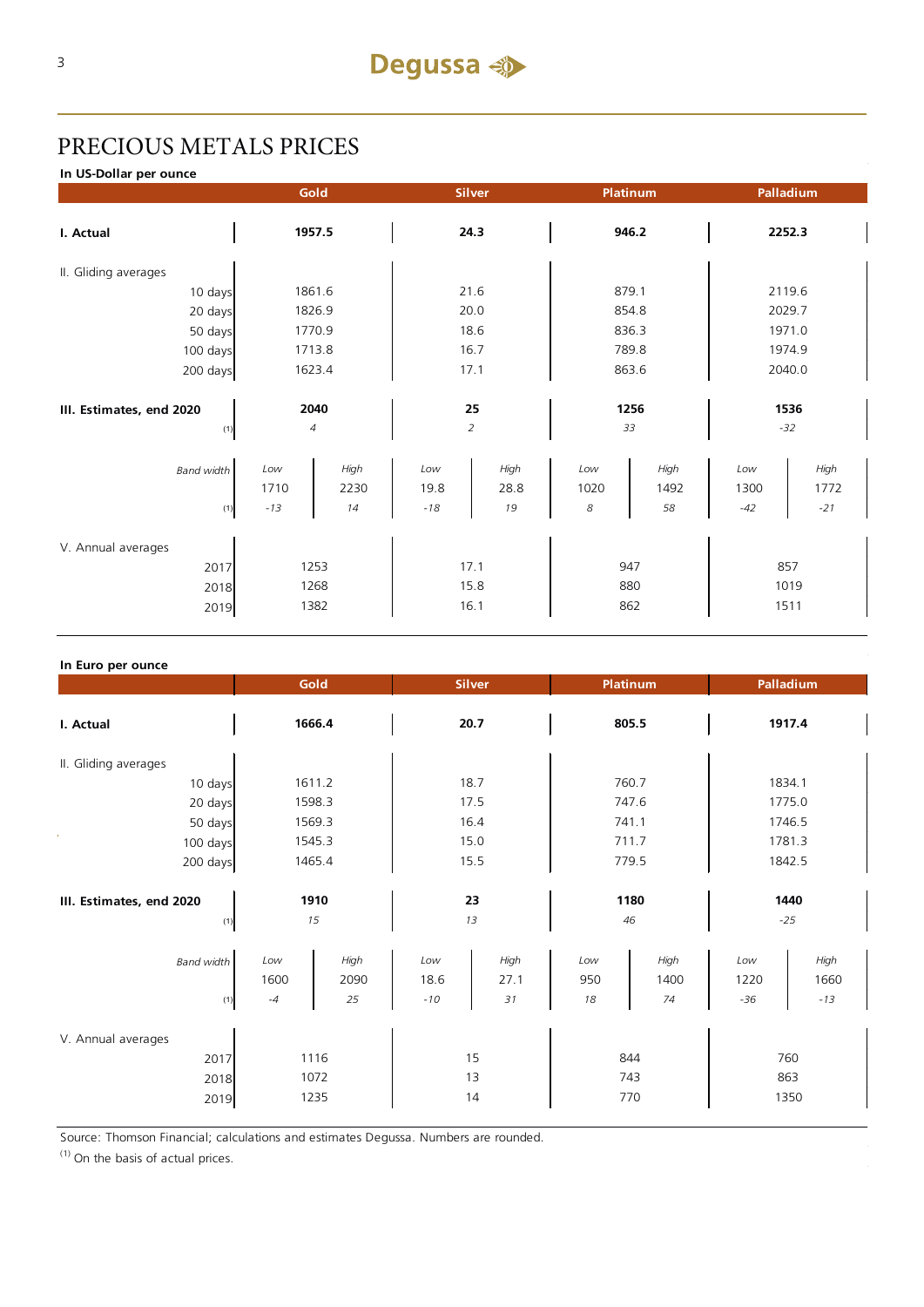

# BITCOIN, PERFORMANCE OF VARIOUS ASSET CLASSES

**Bitcoin in US dollars**



Source: Refinitiv; graph by Degussa.

## **Performance of stocks, commodities, FX and bonds**

(a) In national currencies (b) In euro



15,9  $-11,3$  $-18,6$ -3,3 -3,4  $-7,6$  $-11,7$  $-10,0$ -4,5  $-22,8$  $29.1$ 36,6  $-25,6$ 4,8  $1,2$ 7,2 -0,9 2,8  $-2.2$ -3,4 11,9 3,0 1,7  $-0,2$ 4,7 0,9 0,0 0,0 Nasdaq Euro STOXX 50 FTSE 100 DAX Swiss MI Nikkei Hang Seng Bovespa Russia CRB Index Gold Silver Crude oil EURUSD EURJPY EURGBP EURCHF USDCAD USDGBP USDJPY US gov't bond 7 - 10 yrs US gov't bond 1 - 3 yrs Euro gov't bond 7 - 10 yrs Euro gov't bond 1 - 3 yrs UK gov't bond 7 - 10 yrs UK gov't bond 1 - 3 yrs Japan gov't bond 7 - 10 yrs Japan gov't bond 1 - 3 yrs

S&P 500

 $-0,4$ 

-80 -60 -40 -20 0 20 40 60

Source: Refinitiv; calculations by Degussa.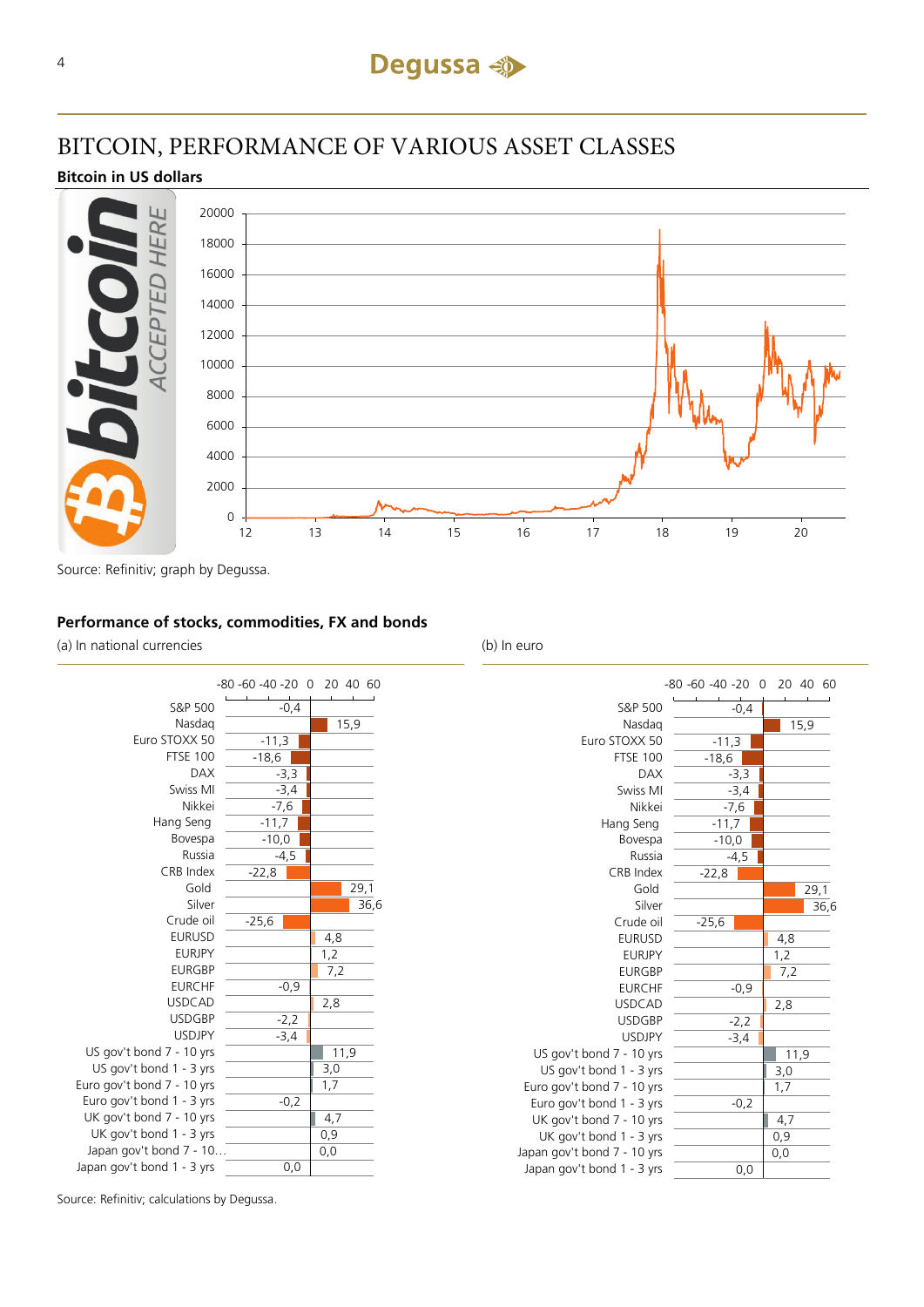# **Articles in earlier issues of the** *Degussa Market Report*

| <b>Issue</b>      | Content                                                                                              |
|-------------------|------------------------------------------------------------------------------------------------------|
| 30 July 2020      | The Big Short In Official Currencies                                                                 |
| 16 July 2020      | "World Gold Price" Hits A New Record                                                                 |
| 2 July 2020       | Some Things You Need To Know About Money                                                             |
| 4 June 2020       | Gold in Times of Economic Crisis and Social Revolution                                               |
| 20 May 2020       | First the Money Supply Shock, Then the Inflation Shock                                               |
| 7 May 2020        | Be Aware of What Inflation Really Is                                                                 |
| 23 April 2020     | The Undesirable Effects of the Corona-Virus Relief Package                                           |
| 9 April 2020      | The Boom And Bust Theory That Does Not Crash                                                         |
| 26 March 2020     | With Mega Bail Outs, Governments Are The Big Winners                                                 |
| 12 March 2020     | The Truth About Money - Past, Present, Future                                                        |
| 27 February 2020  | Inflation Policy And Its Supporters                                                                  |
| 13 February 2020  | Gold-ETFs Versus Physical Gold: Difference Matters                                                   |
| 30 January 2020   | Do Not Think The Era Of Boom And Bust Has Ended                                                      |
| 23 January 2020   | Bull Markets, No Bubble Markets: Gold And Silver In 2020                                             |
| 19 December 2019  | The Inflation Sham                                                                                   |
| 5 December 2019   | Why the Feared Crash Keeps Us Waiting                                                                |
| 21 November 2019  | Asset Price Inflation and the Price of Gold                                                          |
| 7 November 2019   | ETFs Drive Gold Demand                                                                               |
| 24 October 2019   | The Inflationary Supply Of Unbacked US Dollars And The Price Of Gold                                 |
| 10 October 2019   | Let's Get Physical With Gold And Silver                                                              |
| 26 September 2019 | The US Dollar Beast                                                                                  |
| 12 September 2019 | The Inflationary Tide That Lifts all Boats but One                                                   |
| 29 August 2019    | The Disaster of Negative Interest Rate Policy                                                        |
| 15 August 2019    | The Gold Bull Market Is Back                                                                         |
| 1 August 2019     | Gold And Silver Prices - Get Going!                                                                  |
| 19 July 2019      | Facebook's Fake Money                                                                                |
| 4 July 2019       | It Looks Like A Gold Bull Market, It Feels Like A Gold Bull Market - Maybe It Is A Gold Bull Market? |
| 19 June 2019      | Good Money, Bad Money-And How Bitcoin Fits In                                                        |
| 6 June 2019       | Gold Outshines The US Dollar                                                                         |
| 23 May 2019       | The Boom That Will Have It Coming                                                                    |
| 9 May 2019        | The Crusade Against Risk                                                                             |
| 25 April 2019     | A Sound Investment Rationale for Gold                                                                |
| 11 April 2019     | Be Prepared For All Possibilities. The Case For Gold                                                 |
| 28 March 2019     | Sword of Damocles Over Asset Prices                                                                  |
| 14 March 2019     | The Big Central Banks Increase the Case for Gold                                                     |
| 28 February 2019  | The Fed Takes Full Control of the Bond Market - And Raises The Value of Gold                         |
| 14 February 2019  | Everything You Always Wanted to Know About Karl Marx and Central Banking (*But Were Afraid To Ask)   |
| 1 February 2019   | Pay Attention, Gold Investor: 'This Time is not Different'                                           |
| 17 January 2019   | US Interest Rate Down, Price of Gold up                                                              |

The Degussa Marktreport (German) and the Degussa Market Report (English) are available at:

**www.degussa-goldhandel.de/marktreport**